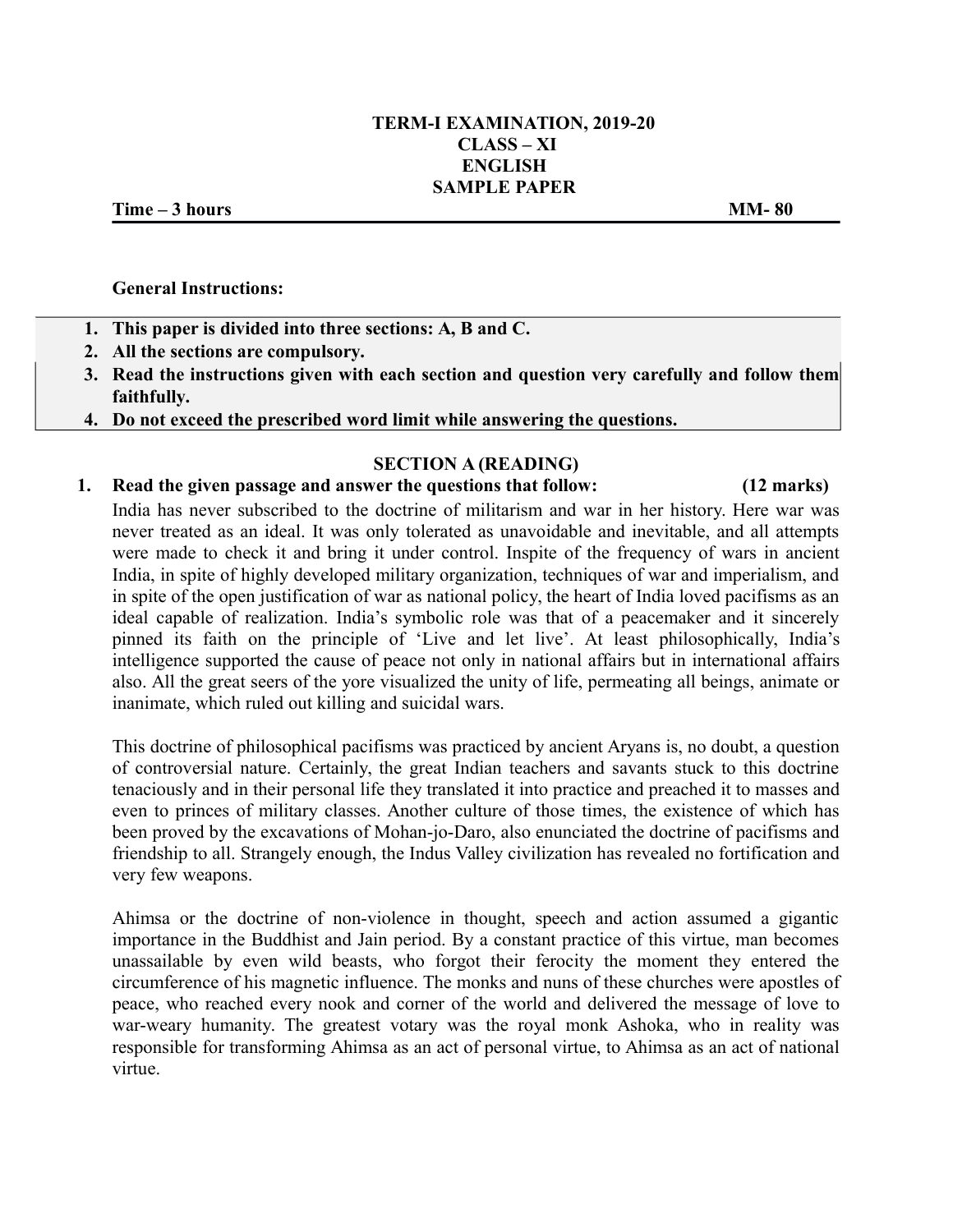Many a historian recounting the causes of the downfall of the Mauryas, hold the pacific policy of Ashoka which had eschewed the aggressive militarism of his predecessors, responsible for an early decay of the military strength of the state and its consequent disintegration, leading to the rise of Sungas, Kanvas and Andhras. But, in reality the fault lies with the weak successors of Ashoka, who could not wield the weapon of non-violence with a skill and efficiency which required the strength of a spiritual giant like Ashoka. They failed due to their subjective weakness: Pacifism itself was no cause of their failure.

Besides the foregoing philosophical and religious school of thought, even many political authorities gave their unqualified support to the cause of pacifisms. They recognized the right of rivals to exist, not mainly as enemies, but as collaborators in the building of a civilization operation. Thus, for centuries, in the pre-Mauryan India, scores of small independent republics existed and flourished without coming in clash with each other. With regard to Kautilya, the much maligned militarist and the so called Machiavelli of India, he thinks that the object of diplomatic is to avoid war.

The Mahabharata observes in the connection: "A wise man should be content with what can be obtained by the expedients of conciliation, gift and dissention." It denounces the warring world of men by comparing it to a dog-kennel. "First there comes the wagging of tails, then turning of one round to other, then the show of teeth, then the roaring and then comes the commencement of the fights. It is the same with men; there is no difference whatever." Yajnavalkya adds: 'War is the last expedient to be used when all others have failed.' Likewise, Sri Krishna whose Bhagwad-Gita has been styled by some as 'a song of the battle', should not be considered out and out militarist. When all the three expedients were exhausted, then alone the fourth was resorted to.

All possible avenues of peace such as negotiation, conciliation through conference, meditation and so on, were explored by before the war was resorted to. This proves that the heart of ancient India was sound and it longed for peace, although war also was not treated as an anathema, which was to be avoided as far as possible.

(Extract from'Culture India-Pacifism has been the Ideal' by Sri Indra)

## **1.1 Answer each of the questions given below by choosing the most appropriate option: (1X6=6)**

# **a. The heart of India loved \_\_\_\_**

- **i** A highly developed military organization
- **ii** Techniques of wars and imperialism
- **iii** Loans
- **iv** Pacifism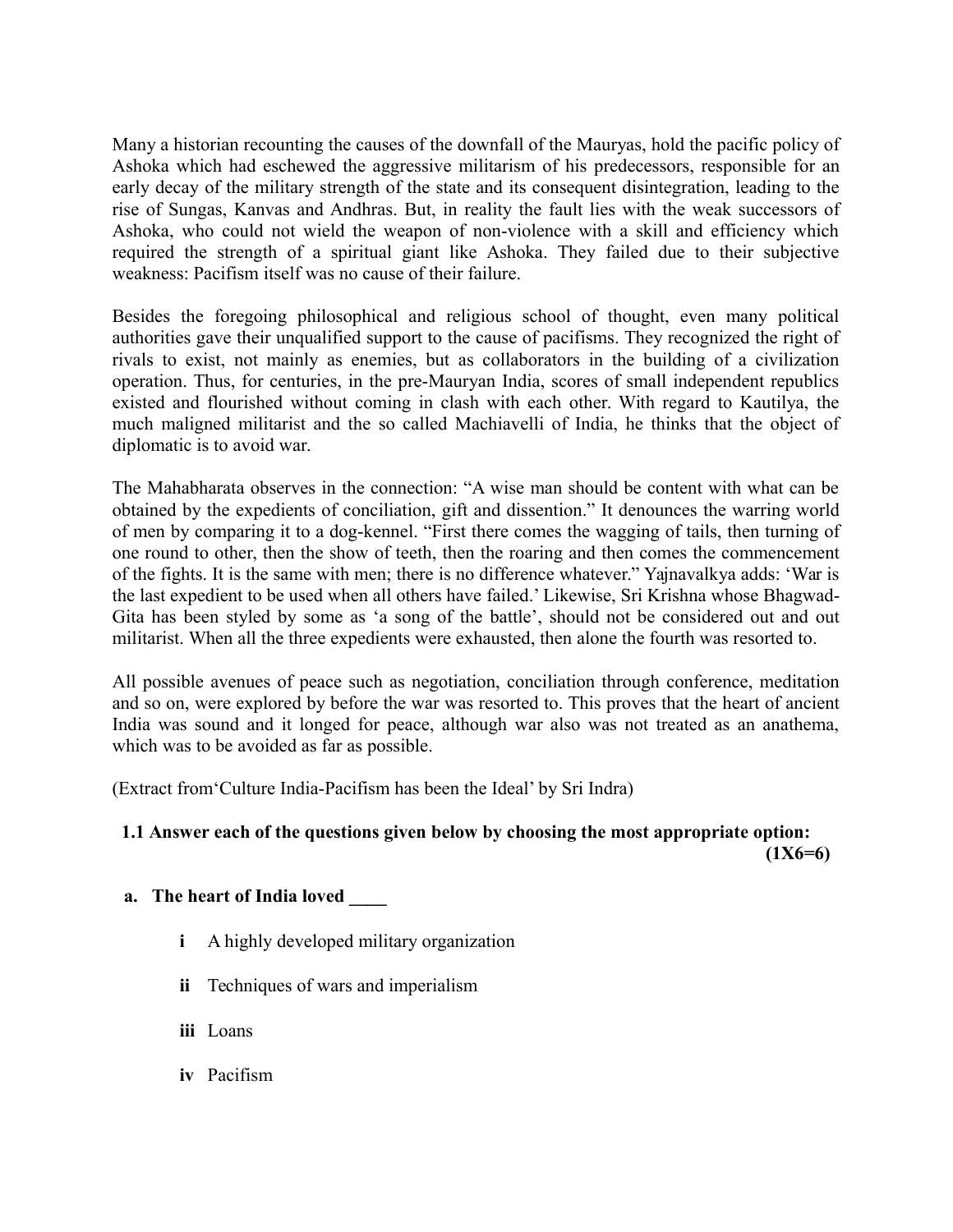## **b. Principle of 'Live and let live' believes in:**

- **i** Imperialism
- **ii** Militarism
- **iii** Frequency of wars among nations
- **iv** Role of peace makers

## **c. What did Aryans preach and practice?**

- **i** Non-violence
- **ii** Freedom of speech and action
- **iii** Philosophical pacifisms
- **iv** Practice of Military organization

## **d. Mahabharata compares the warring world with:**

- **i** Wise men
- **ii** Dog kennel
- **iii** Song of the battled
- **iv** Militarist

### **e. Many political authorities supported the cause of Pacifism as:**

- **i** they recognized the right of the rivals to exist as enemies
- **ii** they recognized the right of the rivals to exist as collaborators
- **iii** they believed that the rivals are not the partners in the building of a civilization operation
- **iv** they believed that the enemies are to be despised

# **f. The word 'denounces' in paragraph 6 means:**

- **i** loves
- **ii** compares
- **iii** censures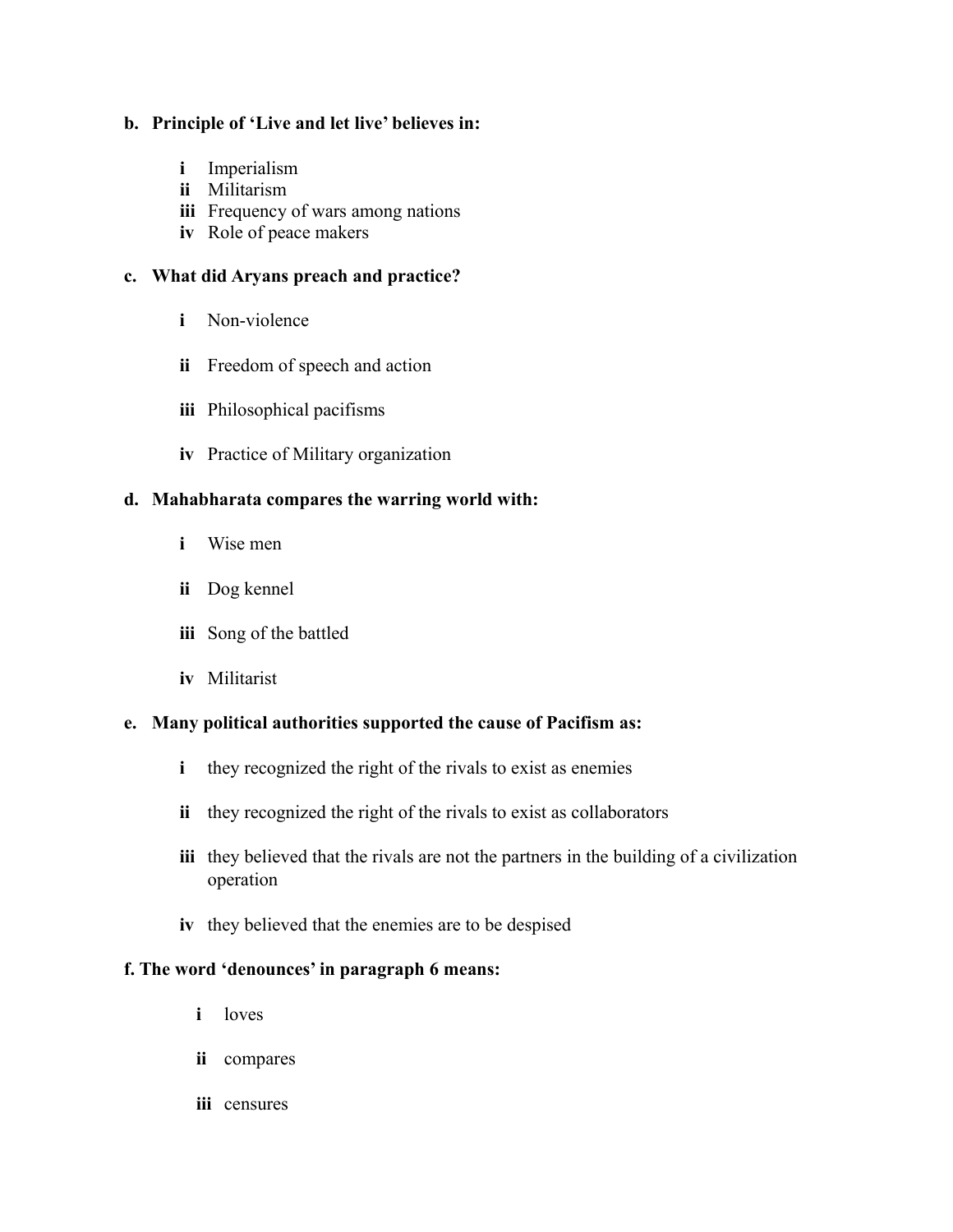**iv** perceives

### **1.2 Answer the following questions briefly: (1X6=6)**

- **i** How war was treated in India?
- **ii** Describe India's preparedness for war in spite of their belief in Pacifism.
- **iii** How did the Aryans practice the Doctrine of Pacifism?
- **iv** What is Ahimsa?
- **v** What is the meaning of co-existence with rivals?
- **vi** Why should Bhagvad-Gita not be considered as "A song of the battle"?

# **Q 2. Read the passage and answer the questions given below: (8)**

The work of the heart can never be interrupted. The heart's job is to keep oxygen rich blood flowing through the body. All the body's cells need a constant supply of Oxygen, especially those in the brain. The brain cells like only four to five minutes after their oxygen is cut off, and death comes to the entire body.

The heart is a specialized muscle that serves as a pump. This pump is divided into four chambers connected by tiny doors called valves. The chambers work to keep the blood flowing round the body in a circle.

At the end of each circuit, veins carry the blood to the right atrium, the first of the four chambers 2/5 oxygen by then is used up and it is on its way back to the lung to pick up a fresh supply and to give up the carbon dioxide it has accumulated. From the right atrium the blood flow through the tricuspid valve into the second chamber, the right ventricle. The right ventricle contracts when it is filled, pushing the blood through the pulmonary artery, which leads to the lungs – in the lungs the blood gives up its carbon dioxide and picks up fresh oxygen. Then it travels to the third chamber the left atrium. When this chamber is filled it forces the blood through the valve to the left ventricle. From here it is pushed into a big blood vessel called aorta and sent round the body by way of arteries.

Heart disease can result from any damage to the heart muscle, the valves or the pacemaker. If the muscle is damaged, the heart is unable to pump properly. If the valves are damaged blood cannot flow normally and easily from one chamber to another, and if the pacemaker is defective, the contractions of the chambers will become un-coordinated. Until the twentieth century, few doctors dared to touch the heart. In 1953 all this changed after twenty years of work, Dr. John Gibbon in the USA had developed a machine that could take over temporarily from the heart and lungs. Blood could be routed through the machine bypassing the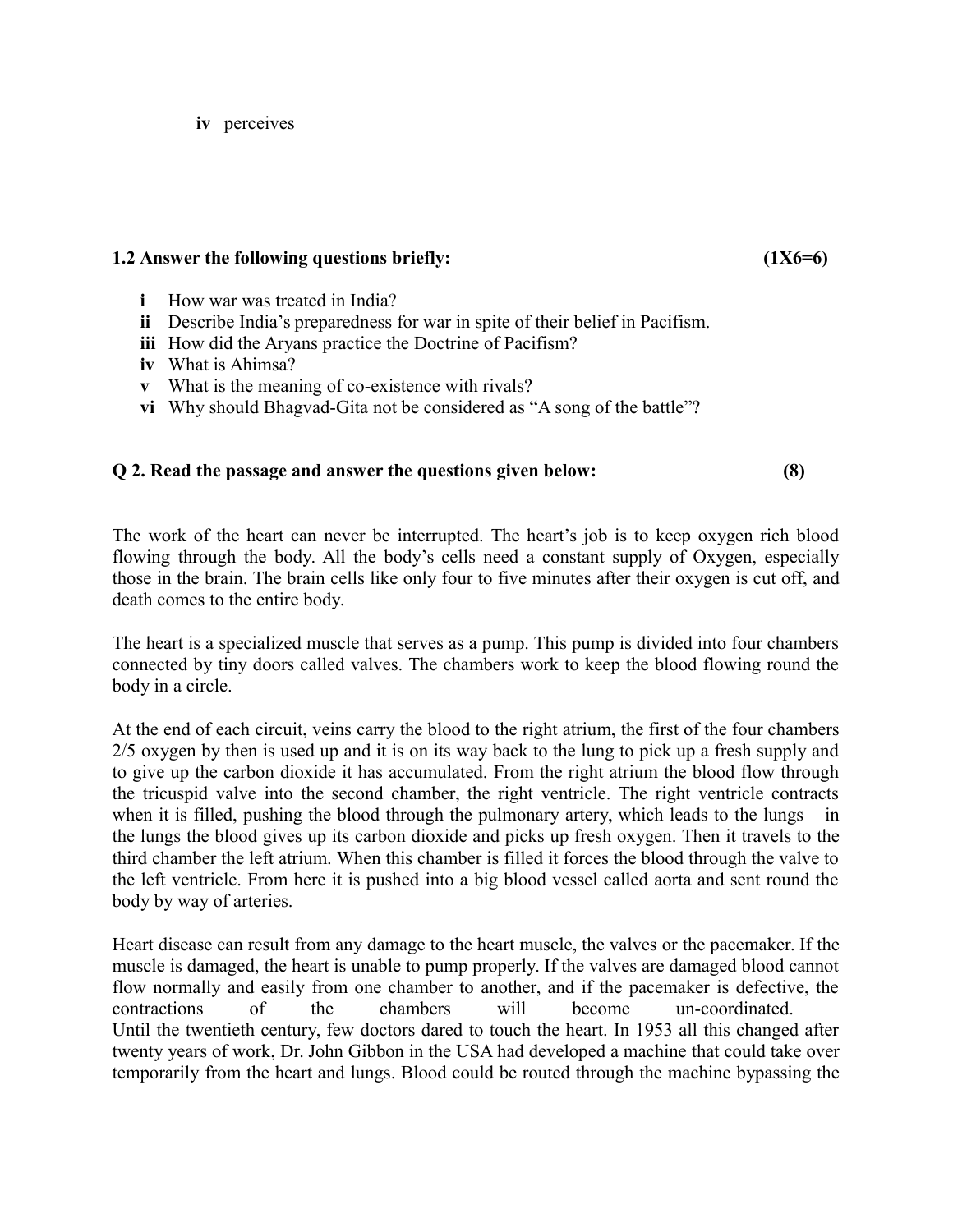heart so that surgeons could work inside it and see what they were doing. The era of open heart surgery had begun.

In the operating theatre, it gives surgeons the chance to repair or replace a defective heart. Many parties have had plastic valves inserted in their hearts when their own was faulty. Many people are being kept alive with tiny battery operated pacemakers; none of these repairs could have been made without the heart – lung machine. But valuable as it is to the surgeons, the heart lung machine has certain limitations. It can be used only for a few hours at a time because its pumping gradually damages the bloods cells.

**2.1. On the basis of your reading of the passage make notes on it, in an appropriate format, using recognizable abbreviations, wherever necessary (minimum 4). Supply a suitable title to it. (5)**

**2.2. Write a summary of the passage in about 80 words. (3)**

# **SECTION B (WRITING SKILLS & GRAMMAR)**

Q3. Water supply will be suspended for eight hours (10 am to 6 pm) on 6th of March for cleaning of the water tank. Write a notice in about 50 words advising the residents to store water for a day. You are Karan Kumar/Karuna Bajaj, Secretary, Janata Group Housing Society, Palam Vihar, Kurnool. **(4)**

Q4. You are the staff reporter of a national daily. Write a report for your newspaper on the Health Camp that was organized in your city. **(6)**

Q5. Write a letter to the Tours Manager, Ashoka Tours and Travels, Bangalore, seeking information regarding the tour packages offered by the company. You are Mr. Ajay Mittal from Chandigargh, Punjab, who is planning to visit all the holy places of South India with your aged mother and father for a month's time this September. (100-125 words)

 Q6. "Academic excellence is the only requirement for a successful career." Write a debate either for or against the motion in about 150-200 words. **(8)**

### **Q7. Rearrange the following set of words to make meaningful sentences. (2 Marks)**

- a. society / is / discipline / of / foundation / the very
- b. great importance / one of the / essentials of life / it is / in all spheres / and is of / of life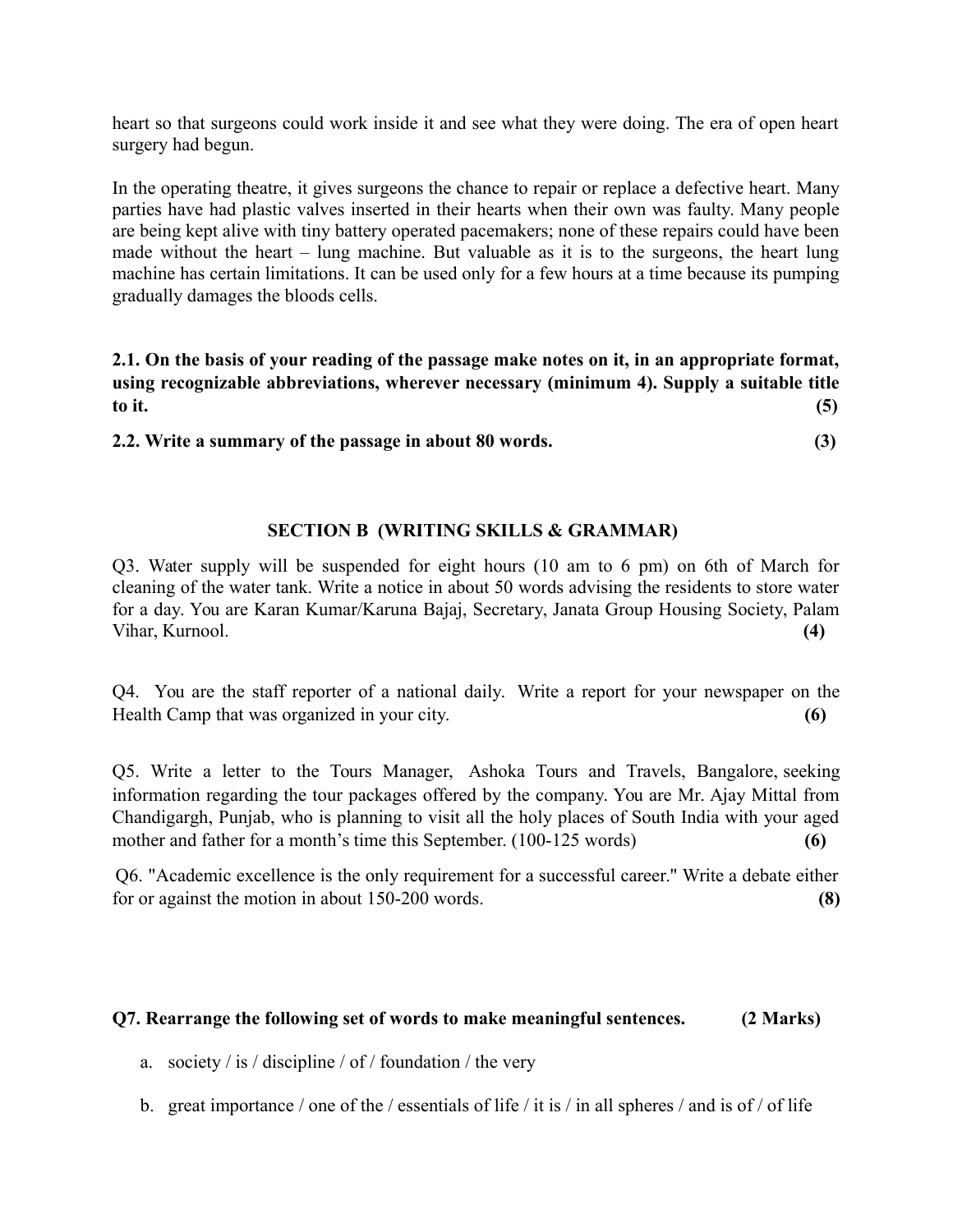**Q8. In the following passages, one word has been omitted in each time. Write the missing word along with the word that comes before and the word that comes after it in the space provided, against the correct blank number. Ensure that the word that forms your answer** is underlined.  $(^{1}/_{2} \times 8 = 4$  Marks)

|                                           | <b>Before</b> | word | after |
|-------------------------------------------|---------------|------|-------|
| Several studies show the diets of         | e.g .show     | that | the   |
| female children and women inadequate      | (a)           |      |       |
| as a result of indiscriminate food        | (b)           |      |       |
| allocation. Due to, girls fail            | (c)           |      |       |
| to full growth potential. The worst       | (d)           |      |       |
| is when we find there is no               | (e)           |      |       |
| increase in the quality quantity of food  |               |      |       |
| intake during pregnancies. In the         |               |      |       |
| event, the women giving birth children    | (g)           |      |       |
| are also victims of malnutrition anaemia. | (h)           |      |       |

#### **SECTION: C (LITERATURE)**

# **Q9. Read the following extract and answer any two of the following questions briefly: (1X2=2 Marks)**

And forever, by day and night, I give back life to my own origin,

And make pure and beautify it;

(For the song, issuing from its birthplace, after fulfilment, wandering

Reck'd or unreck'd, duly with love returns).

- a. How is the cyclic movement of rain brought out in the poem?
- b. What is the significance of the word 'song' here?
- c. How does the rain benefit the earth?